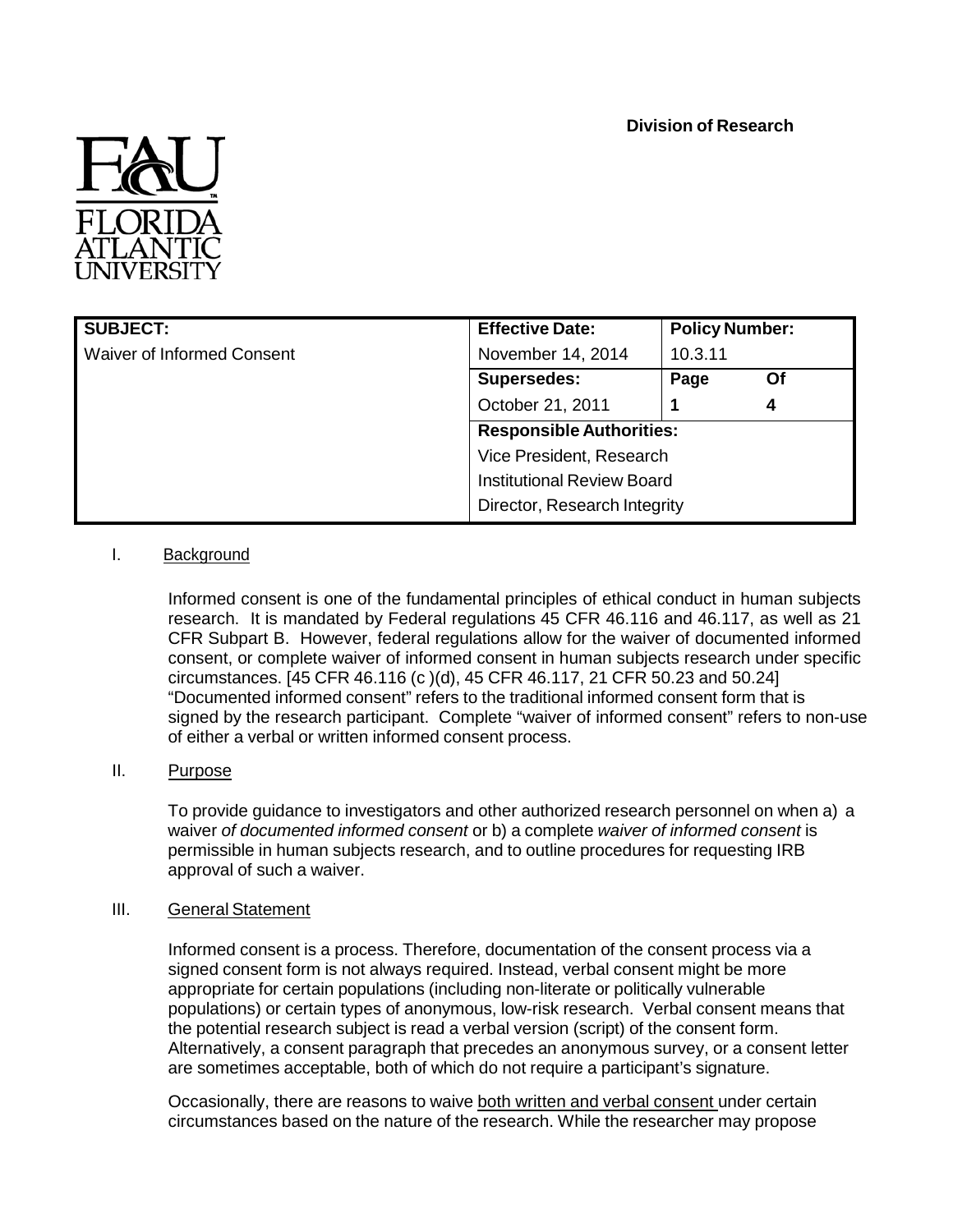alternative informed consent mechanisms, only the IRB can make the final determination to waive some or all informed consent requirements.

IV. Policy

**The FAU IRB may approve a consent process which does not include, or which alters, some or all of the elements of informed consent referenced in 45 CFR 46.116(a), or it may waive the requirements to obtain informed consent if the IRB finds and documents that all four of the following are met:**

- The research involves no more than minimal risk to the subjects;
- The waiver or alteration will not adversely affect the rights and welfare of the subjects;
- The research could not practicably be carried out without the waiver or alteration; (Inconvenience or expense are not acceptable factors. Scientific validity could be an acceptable factor); and
- Whenever appropriate, the subjects will be provided with additional pertinent information after participation.

#### **In addition, the FAU IRB may approve a consent process which does not include, or which alters, some or all of the elements of informed consent, or waive the requirement to obtain informed consent provided the IRB finds and documents that:**

- It is a research or demonstration project to be conducted by or subject to the approval of state or local government officials and is designed to study, evaluate, or otherwise examine: (i) public benefit or service programs; (ii) procedures for obtaining benefits or services under those programs; (iii) possible changes in or alternatives to those programs or procedures; or (iv) possible changes in methods or levels of payment for benefits or services under those programs; and
- The research could not practicably be carried out without the waiver or alteration of consent elements.

## **The FAU IRB may waive the requirement for the investigator to obtain a signed consent form for some or all subjects if it finds either:**

- The principal risks are those associated with a breach of confidentiality regarding the subject's participation in the research, and the consent document is the only record linking the subject to the research; and
- Study participation presents minimal risk of harm to the subject, and the activity normally does not require consent except for the fact that this is a research study.
- In cases in which the documentation requirement is waived, the IRB may require the investigator to provide subjects with a written statement regarding the research.

**The FAU IRB shall follow its Children in Research policy when applying waiver of informed consent provisions specific to children in research**. Provisions for waiver of assent or parental permission are specifically outlined in this policy, and are consistent with the policy outlined here.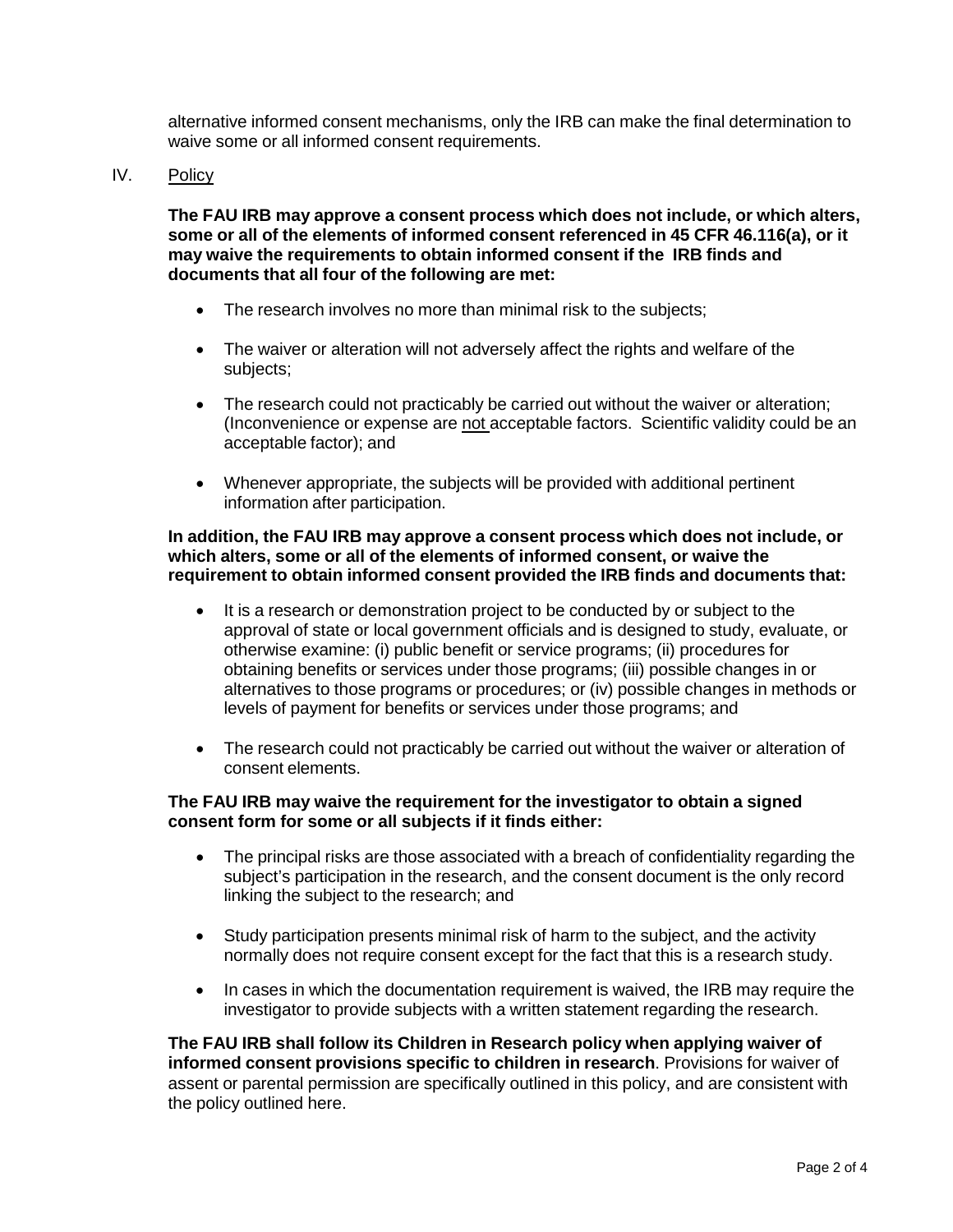**Researchers may also request a waiver of consent in emergency care research.** This typically occurs in health care settings and applies to human subjects who are in a life threatening condition where an investigational therapy may be beneficial, but there is not enough time to obtain legal informed consent. The federal regulations (21 CFR 50.23 and 50.24) describe the situations where this can occur. This provision has limited applicability at Florida Atlantic University.

V. Definitions

**Informed Consent:** An individual's voluntary agreement, based upon adequate knowledge and understanding of relevant information, to participate in research.

#### VI. Accountability

## **The Principal Investigator (PI), if seeking a consent waiver, will be responsible for:**

- Submitting a request for waiver of documented informed consent, or complete waiver of informed consent, as part of the IRB application package when the standard informed consent document with signature line is determined to be inappropriate for the research study, based on the study methodology.
- Submitting an alternate method(s) of informed consent as part of the IRB application package in lieu of the standard informed consent document with signature line.
- Maintaining a method of documenting those who were approached about the study and offered verbal consent, in lieu of the standard informed consent procedures requiring signature.

#### **The IRB will be responsible for:**

• Ensuring that the request for waiver of documented informed consent, or complete waiver of informed consent, is adequately justified with respect to the applicable regulations.

#### **The Research Integrity office will be responsible for:**

- Ensuring that the request for waiver of documented informed consent, or complete waiver of informed consent, is included with the IRB application package when no standard informed consent document with signature line is submitted by the PI.
- Ensuring that alternate methods of informed consent are submitted in lieu of the standard informed consent document with a signature line.
- Ensuring documentation of any IRB approved waiver of informed consent is maintained on file.
- Providing the IRB with the criteria for informed consent waivers to assist in their decision making.

# VII. Procedures

## **To request a waiver of documented informed consent (in other words, to not use a consent form that requires a signature), the PI should**:

• Include a request for waiver of documented informed consent as part of the IRB protocol. It is important that the PI discuss and justify the rationale for this requirement to be waived by the IRB. The request must address how the proposed research meets the following criteria: a) The principal risks are those associated with a breach of confidentiality regarding the subject's participation in the research, and the consent document is the only record linking the subject to the research; and b) Study participation presents minimal risk of harm to the